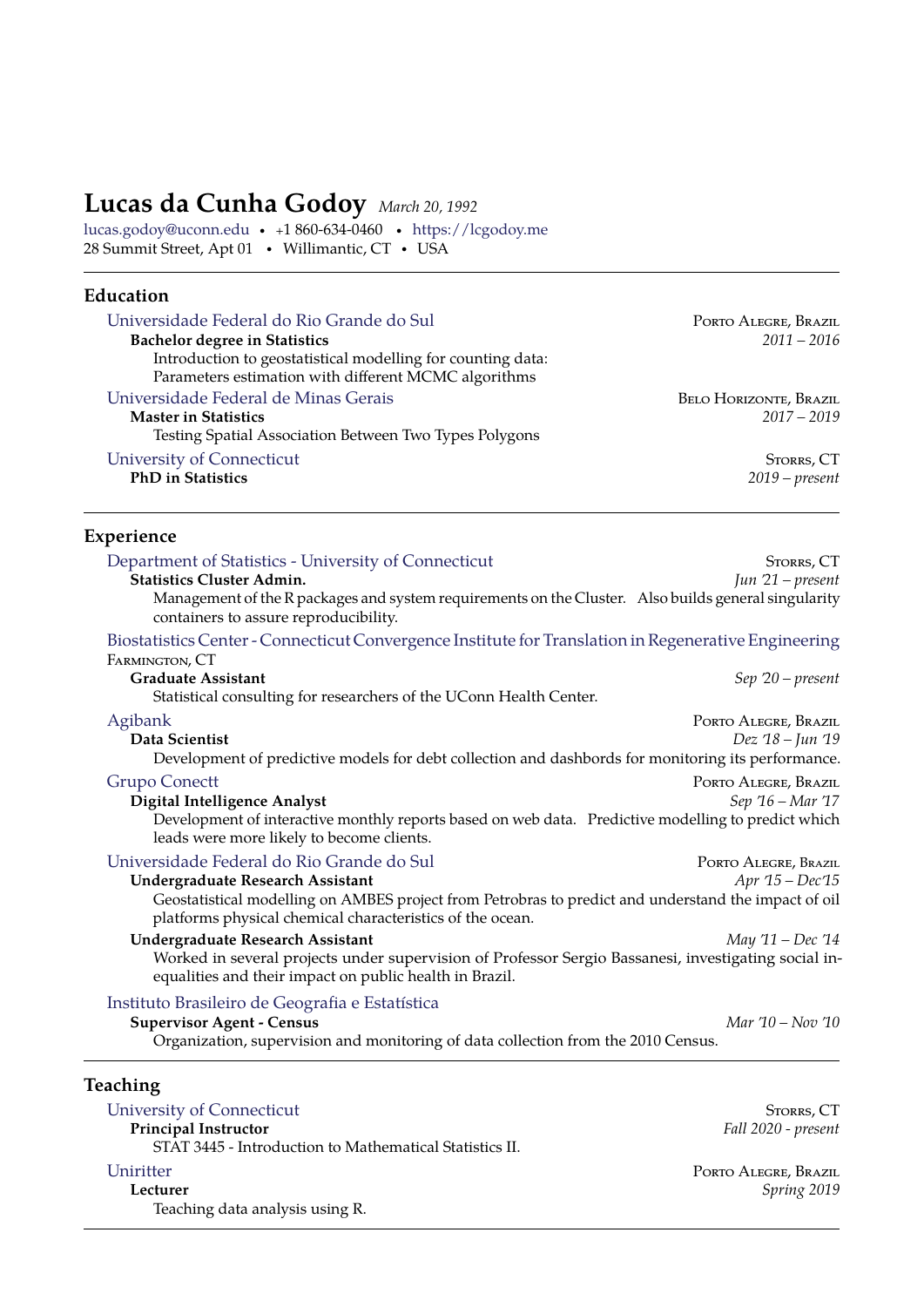## **Publications**

- 1. Amirtha Hariharan, Sarah Abu Arqub, Vaibhav Gandhi, Lucas Da Cunha Godoy, Chia-Ling Kuo, and Flavio Uribe. Evaluation of interproximal reduction in individual teeth, and full arch assessment in clear aligner therapy: digital planning versus 3d model analysis after reduction. *Progress in Orthodontics*, 23(1):1–10, 2022
- 2. Sarah Abu Arqub, Rebecca Voldman, Ahmad Ahmida, Chia-Ling Kuo, Lucas Da Cunha Godoy, Yousef Nasrawi, Susan N Al-Khateeb, and Flavio Uribe. Patients' perceptions of orthodontic treatment experiences during COVID-19: A cross-sectional study. *Progress in Orthodontics*, 22(1):1–12, 2021
- 3. Cindy Huynh, Lucas Da Cunha Godoy, Chia-Ling Kuo, Matthew Smeds, and Kwame S Amankwah. Examining the development of operative autonomy in vascular surgery training and when trainees and program directors agree and disagree. *Annals of Vascular Surgery*, 2021
- 4. Gloria Lin, Jenny E Murase, Dedee F Murrell, Lucas Da Cunha Godoy, and Jane M Grant-Kels. The impact of gender in mentor-mentee success: Results from the women's dermatologic society mentorship survey. *International Journal of Women's Dermatology*, 2021
- 5. Mina L Boutrous, Nadejda Maseto, Chia-Ling Kuo, Lucas Godoy, and Kwame Amankwah. The use of multiple carotid stents is associated with increased incidence of developing in-stent stenosis on long-term follow-up. *Journal of Vascular Surgery*, 74(3):e240–e241, 2021
- 6. Cindy Huynh, Lucas Da Cunha Godoy, Chia-Ling Kuo, Matthew Smeds, and Kwame S Amankwah. Examining the development of operative autonomy in vascular surgery training and when trainees and program directors agree and disagree. *Annals of Vascular Surgery*, 2021

## **Contributed Talks and Posters**

| 2 <sup>nd</sup> UConn Sports Analytics Symposium (UCSAS)<br>Automatic Team Selection in a Fantasy Football (Soccer) Game.<br>Poster.             | STORRS, CT<br>Oct 20              |
|--------------------------------------------------------------------------------------------------------------------------------------------------|-----------------------------------|
| 1 <sup>st</sup> UConn Sports Analytics Symposium (UCSAS)<br>Bayesian hierarchical models applied to fantasy games.<br>Poster.                    | Storrs, CT<br>Oct '19             |
| 1 <sup>ST</sup> CONFERENCE ON STATISTICS AND DATA SCIENCE<br>Voronoi Data Linkage: Extracting Data from Polygons to Points.<br>Contributed Talk. | SALVADOR, BRAZIL<br>Nov '18       |
| 63 RBRAS<br>Voronoi Cells: Visualizing intramunicipality votes distribution<br>Contributed Talk.                                                 | CURITIBA, BRAZIL<br>May 18        |
| <b>XIV EBEB</b><br>A Bayesian Mixture Models to fit players performance in fantasy games<br>Poster                                               | RIO DE JANEIRO, BRAZIL<br>Mar '18 |
| Invited Talks                                                                                                                                    |                                   |
| UConn Sports Analytics Symposium (UCSAS) 2021<br>Web Scraping for Sports Data with R                                                             | STORRS, CT<br>Oct '21             |
| 1 <sup>ST</sup> DATATHON - UFRGS<br>Web Scraping, Web Services e API                                                                             | PORTO ALEGRE, BRAZIL<br>Nov '18   |

#### [Graduate Students' Seminars - UFMG](https://ufmg.br/) Belo Horizonte, Brazil **Analyzing Brazilian public data** *Aug '18*

#### **Awards**

<sup>1st</sup> [Shiny Contest - RStudio](https://community.rstudio.com/t/shiny-contest-submission-voronoys-understanding-voters-profile-in-brazilian-elections/25586) United States Contest - RStudio United States Contest - United States **Honorable Mention** *Apr '19* Voronoys - Understanding voters' profile in Brazilian elections.